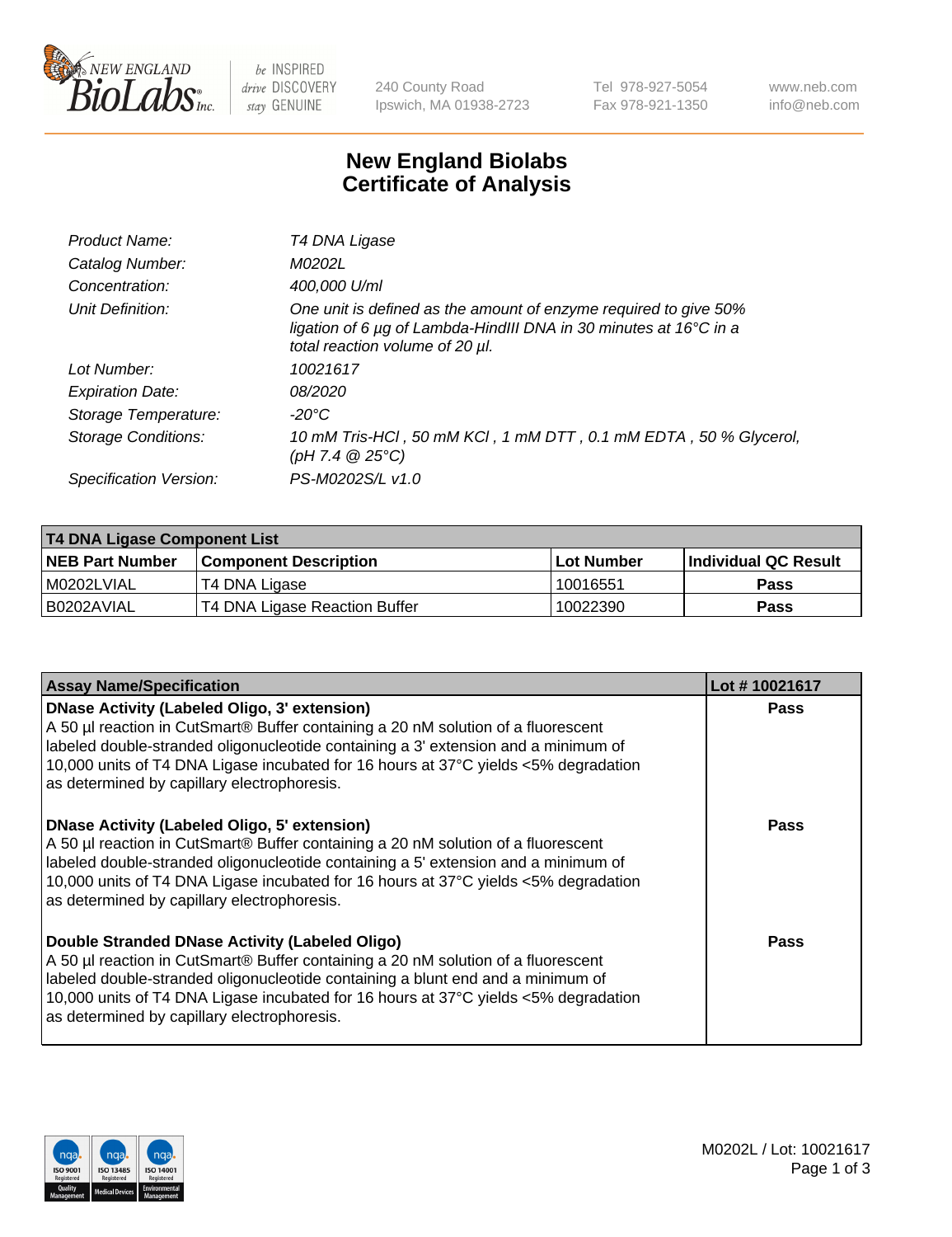

be INSPIRED drive DISCOVERY stay GENUINE

240 County Road Ipswich, MA 01938-2723 Tel 978-927-5054 Fax 978-921-1350

www.neb.com info@neb.com

| <b>Assay Name/Specification</b>                                                                                                                                                                                                                                                                                                                                                                                    | Lot #10021617 |
|--------------------------------------------------------------------------------------------------------------------------------------------------------------------------------------------------------------------------------------------------------------------------------------------------------------------------------------------------------------------------------------------------------------------|---------------|
| <b>Endonuclease Activity (Nicking)</b><br>A 50 µl reaction in NEBuffer 1 containing 1 µg of supercoiled PhiX174 DNA and a<br>minimum of 2000 units of T4 DNA Ligase incubated for 4 hours at 37°C results in <10%<br>conversion to the nicked form as determined by agarose gel electrophoresis.                                                                                                                   | <b>Pass</b>   |
| <b>Exonuclease Activity (Radioactivity Release)</b><br>A 50 µl reaction in NEBuffer 1 containing 1 µg of a mixture of single and<br>double-stranded [3H] E. coli DNA and a minimum of 2000 units of T4 DNA Ligase<br>incubated for 4 hours at 37°C releases <0.1% of the total radioactivity.                                                                                                                      | <b>Pass</b>   |
| <b>Ligation and Recutting (Terminal Integrity, Digested DNA)</b><br>A 20 µl reaction in 1X T4 DNA Ligase Reaction Buffer containing 2 µg of Lambda<br>DNA-HindIII Digest and a minimum of 4000 units of T4 DNA Ligase incubated for 16<br>hours at 37°C results in >95% ligation of the DNA fragments as determined by agarose<br>gel electrophoresis. Of these ligated fragments, >95% can be recut with HindIII. | <b>Pass</b>   |
| <b>Non-Specific DNase Activity (16 Hour)</b><br>A 50 µl reaction in NEBuffer 1 containing 1 µg of CIP-treated Lambda-HindIII DNA and<br>a minimum of 2000 units of T4 DNA Ligase incubated for 16 hours at 37°C results in a<br>DNA pattern free of detectable nuclease degradation as determined by agarose gel<br>electrophoresis.                                                                               | <b>Pass</b>   |
| <b>Protein Concentration (A280)</b><br>The concentration of T4 DNA Ligase is 0.4 mg/ml +/- 10% as determined by UV<br>absorption at 280 nm. Protein concentration is determined by the Pace method using<br>the extinction coefficient of 57,675 and molecular weight of 55,292 daltons for T4<br>DNA Ligase (Pace, C.N. et al. (1995) Protein Sci., 4, 2411-2423).                                                | <b>Pass</b>   |
| <b>Protein Purity Assay (SDS-PAGE)</b><br>T4 DNA Ligase is ≥ 95% pure as determined by SDS-PAGE analysis using Coomassie Blue<br>detection.                                                                                                                                                                                                                                                                        | <b>Pass</b>   |
| qPCR DNA Contamination (E. coli Genomic)<br>A minimum of 2000 units of T4 DNA Ligase is screened for the presence of E. coli<br>genomic DNA using SYBR® Green qPCR with primers specific for the E. coli 16S rRNA<br>locus. Results are quantified using a standard curve generated from purified E. coli<br>genomic DNA. The measured level of E. coli genomic DNA contamination is ≤ 1 E. coli<br>genome.        | Pass          |
| <b>RNase Activity (Extended Digestion)</b><br>A 10 µl reaction in NEBuffer 4 containing 40 ng of a 300 base single-stranded RNA<br>and a minimum of 1 µl of T4 DNA Ligase is incubated at 37°C. After incubation for 16<br>hours, >90% of the substrate RNA remains intact as determined by gel electrophoresis                                                                                                    | <b>Pass</b>   |